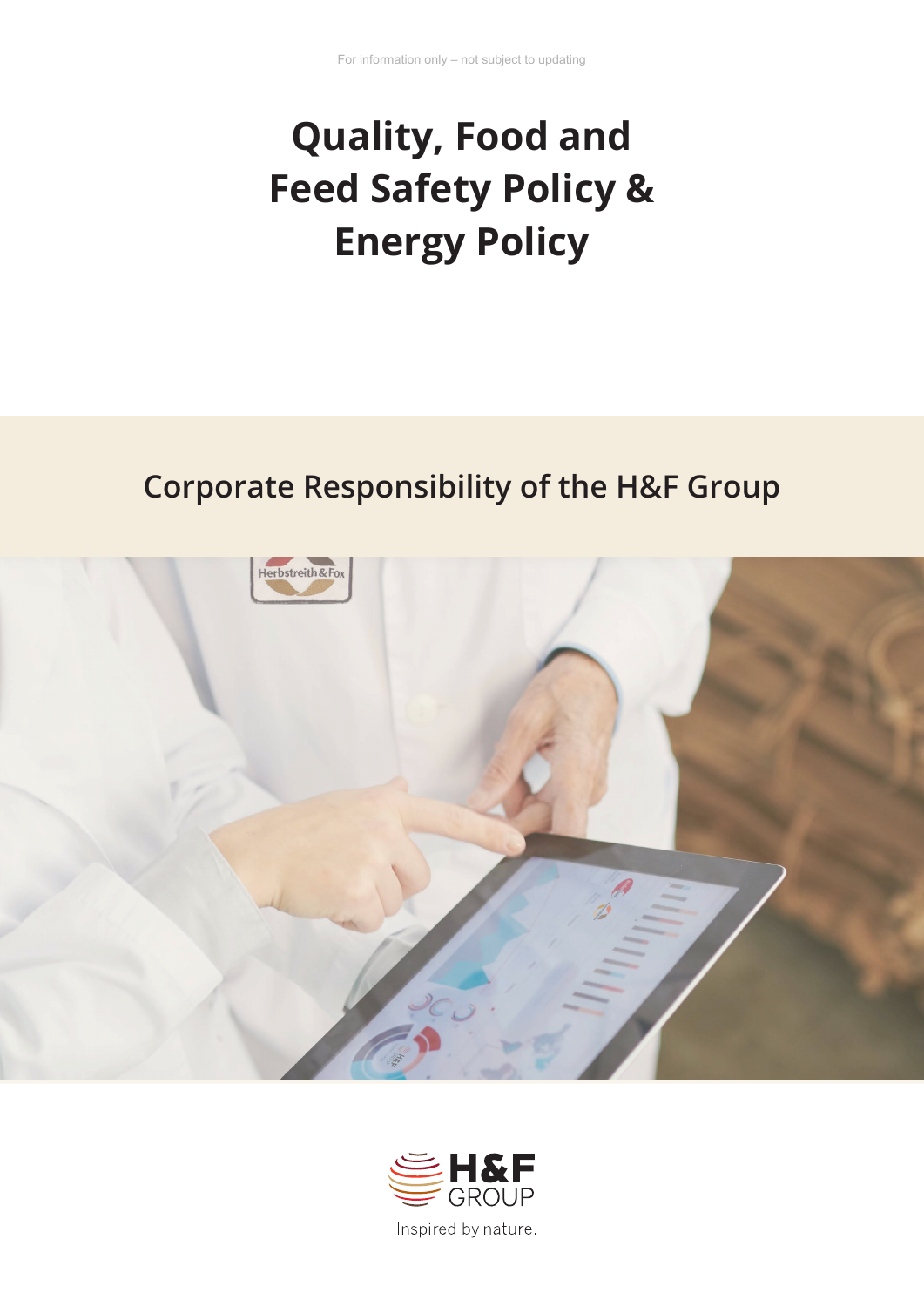

### **Quality-/Food- and Feed Safety Policy of the H&F Group**

For us, the quality and safety of our products is about meeting requirements and expectations of our customers, employees, suppliers and the community. These requirements must be reasonable and in compliance with the legal framework conditions, demands of authorities, as well as ethical standards of our society. Taking social, ecological and economic responsibility is an important part of our corporate policy.

As a specialist in plant-based ingredients, the H&F Group has its core competence in the production of highquality pectin types. Our sites **Herbstreith & Fox GmbH & Co. KG** in Neuenbürg, **Herbstreith & Fox GmbH** in Werder (Havel), **Herbstreith & Fox Jasło Sp. z o.o.** in Jasło (Poland) and **APECX SWISS AG** in Bischofszell (Switzerland) are among the most important pectin manufacturers worldwide. Furthermore, **Herbafood Ingredients GmbH** in Werder (Havel) has a market presence in the field of dietary fibres, pectin-containing, sweetening, flavouring and colouring ingredients for food, as well as food additives.

The H&F Group is also a competent and reliable player in the animal foods market, represented by *agro* **Food Solution GmbH** in Werder (Havel).

**Riske Ingredients GmbH** in Saarlouis is active in the market of compounds and ingredients for the food industry.

Our general business policy is essentially characterized by the quality-/food- and feed safety policy and is expressed in our open and fair cooperation and joint dialogue with partners.

It is our ambition to develop, produce and sell the quality of products and services required by the customer and the market under economic aspects. Therefore, it is our task to recognize their needs and expectations in order to be able to fulfill them quickly and effectively.

The H&F quality/food and feed policy is summarized in the following principles:

#### **Product Quality**

To ensure that the quality and thus the safety of our products comply with underlying standards and the changing requirements of the market and consumers, we create the necessary framework, i. e.:

- The manufacturing processes are continuously reviewed to ensure that they are state-of-the-art in order to improve product quality, product safety and hygiene and to guarantee compliance with all national and international standards, laws, official requirements and customer standards.
- We work according to ethical principles and do not apply any procedures or measures that affect the safety of our products for the consumer.
- We commit ourselves to comply with the requirements of the FSSC 22000 standard for the management system for food safety and to continuously improve our management system. The FSSC 22000 standard is recognized worldwide by the Global Food Safety Initiative (GFSI).
- We respect religious dietary rules. Therefore, we pay attention to compliance with the requirements of Halal and Kosher when manufacturing our products. This is regularly confirmed by certification of our products.
- Compliance with requirements of the QS system for meat and meat products in the feed industry shows that our company contributes to ensuring quality assurance across the supply-chain.
- Product innovation of our research and development laboratory and our application technical services thrives on our own innovative strength and market proximity. This gives our customers the opportunity to have access to the latest developments.

#### **Application Technical Services (customer orientation/ customer satisfaction)**

• Our application technical service is customer- and project-oriented. The aim of our application technical customer service is to always be available to customers and to solve their food and feed technology problems in the sectors in which we are active and to develop and continuously improve customers' own products in coordination with them.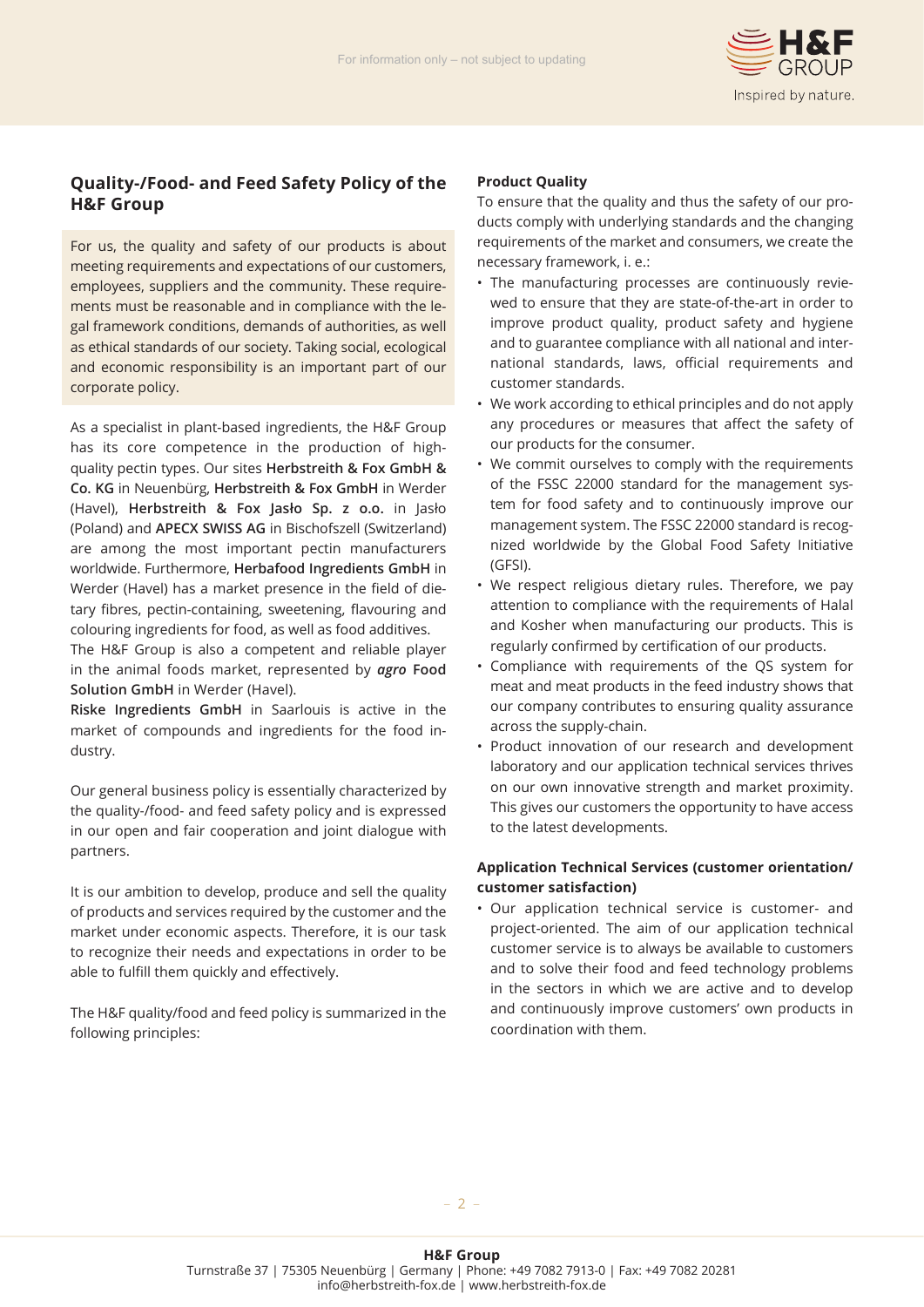

- Our customer service is characterized by intensive application technical advice on site and in our laboratories, in all phases of product development.
- We provide recipe suggestions and tailor-made products and recommendations in close coordination with our customers.
- For customer queries, our application technicians are quickly available.
- We not only supply products, we also provide comprehensive technical services, which we regard to be part of a complete solution.

#### **Environment**

While we provide our customers with quality and product safety, this also includes environmental responsibility.

- The centre of all our efforts and services is to act responsibly towards people and nature.
- By continually updating technical equipment as well as the introduction and use of modern processes lead to a continuous improvement of environmental protection.
- We use renewable and environmentally friendly energy sources for our electricity and heating. We also pay attention to an economical and careful use of resources.
- Emissions are kept as low as possible.
- We are continously and consistently working to reduce CO<sub>2</sub> emissions of our factories.
- All packaging materials are recyclable.

Achieving these objectives will require additional human and financial resources. However, we consider this commitment to be necessary and appropriate for environmentally and generationally fair production.

#### **Quality and Product Safety – our joint course**

• All departments in our company are responsible for compliance with defined requirements for quality and safety. Each department makes a decisive contribution to ensure that customers receive safe products in the agreed quality. This requires a detailed knowledge of our products by all employees involved.

- The quality, food and feed safety policy is communicated to our employees at all levels of the organisation.
- Quality and product safety programs are documented in our quality management system and are applied and supported by all departments of the company.
- We expect our suppliers, such as raw material producers, suppliers of packaging material as well as suppliers of our auxiliary materials and additives, to support our commitment to quality and product safety. They must also maintain a sufficient quality management system, in order to ensure that the requirements we share with them are always guaranteed.

#### **Quality and Product Safety is generated by employees**

- The creation of quality and product safety requires appropriate production facilities, processes and working conditions, as well as interested and committed employees. Every single employee does his best to provide products and services that meet the requirements.
- Training and team spirit are crucial for the successful implementation of high requirements. Through ongoing training, we ensure that employees understand their tasks and have the skills required to carry them out, in particular with regards to food safety. Teamwork allows us to combine individual skills and knowledge and achieve optimal results.
- We motivate our employees by demonstrating our commitment to quality and product safety through managers, by setting challenging marks for employees, by delegating responsibility and by giving regular feedback on performance. We deal with each other openly and talk about problems, even across departments. Our employees are encouraged to report any incident which deviates from normal standards to their superiors without fear of disadvantages. Active employee participation in concretion and reviewing of targets allows direct and prompt action to meet our requirements.
- The quality and safety of our products must be essential for all employees of the company.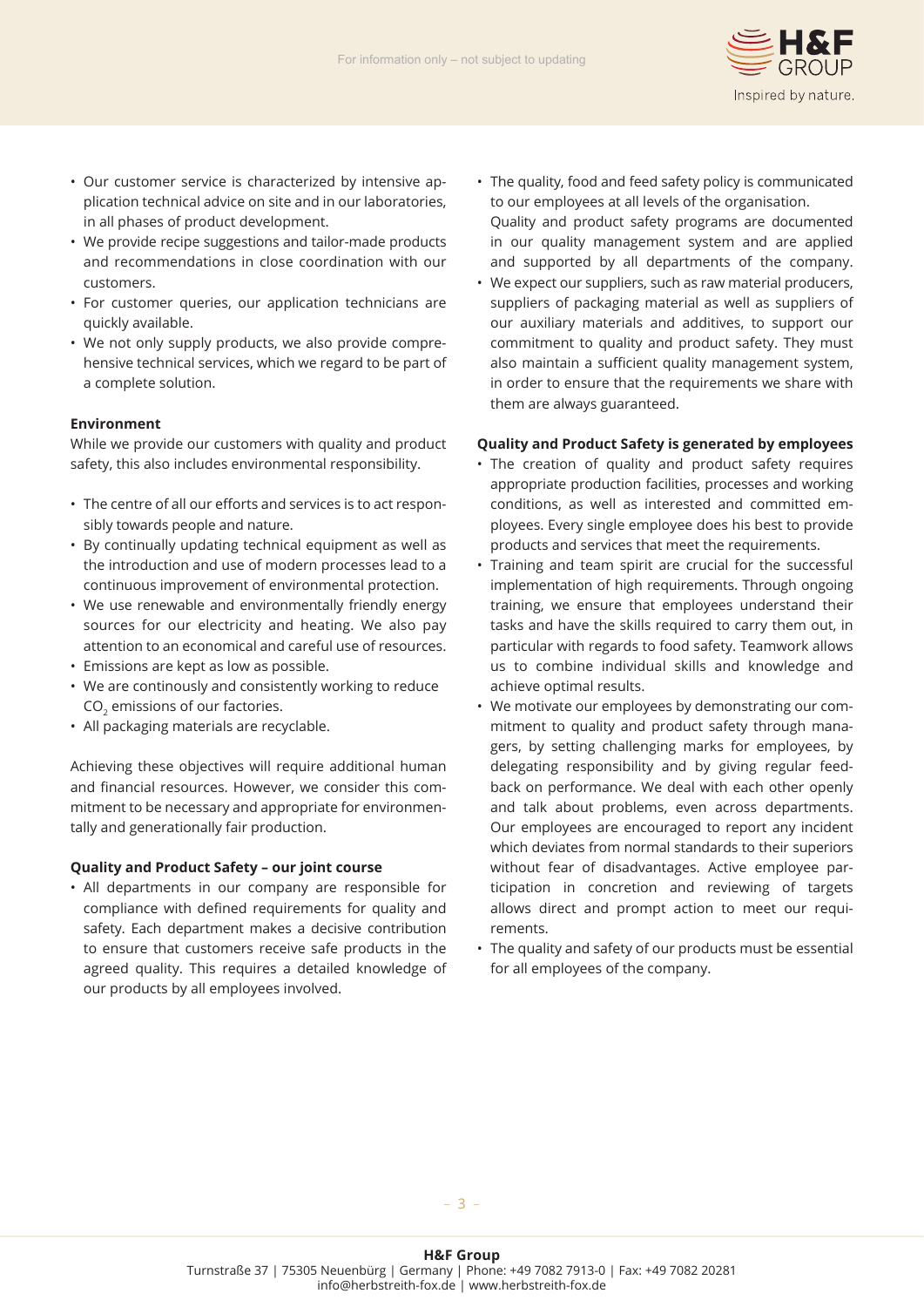

#### **Quality, Food and Feed Safety is action**

- Quality, food and feed safety are the results of conscious action. Multidisciplinary HACCP, Food Fraud and Food Defense teams have been implemented and cover all aspects and requirements of the FSSC 22000 and QS standards.
- The teams are given clear objectives and strategies from top management and implement them in the existing management system for food and feed safety. This comes along with the necessary provision of resources. Through joint quality- and safety-conscious action, we achieve our targets.
- The top management and all employees are committed to the safe production and distribution of food. An appropriate food safety culture has been established, is maintained and integrated in our quality management system.
- We assess our success by being sensitive to the requirements of our customers and by measuring our performance against the market. Defects and errors are regularly evaluated and corrected. Through conscious and attentive action, we recognise and prevent issues.
- A daily self-critical review of our action allows us to identify possibilities of improvement on a large and small scale. By including these improvements in our quality objectives, we are able to continuously improve all of our products and services.
- We follow the process-orientated approach. This enables us to plan and control processes and their interactions. Risk-based thinking allows us to determine the factors affecting these processes. This provides the opportunity to take preventative measures.

#### **Ethical Responsibility and Personnel Responsibility**

As an international company, we are obliged to act in an ethically responsible manner throughout the entire supply chain and we demand the same of our business partners.

• The main priority for our daily activity is to uphold all valid legal regulations, norms and industrial minimum standards, such as the fundamental principles of the International Labour Organisation (ILO) and the UN Declaration on Human Rights. For us, this includes, among other things:

- The rejection of all forms of forced labor, inhuman employment relationships and working conditions as well as child labor.
- Observance and support of internationally recognized human rights.
- No discrimination against people based on age, gen der, marital status, their origin, skin color and reli gion, or any disability.
- All production sites of the H&F Group are located in Switzerland and the EU.
- We select our suppliers and service providers carefully and maintain close contact with them. In doing so, we are aware of our social obligation and check that they produce in accordance with applicable regulations.
- When organizing operational processes, the focus is not only on product quality, but also on the safety and health protection of employees. In order to live up to our personnel responsibility, we identify hazards that may arise from the activities carried out by our employees and systematically improve occupational safety. The minimization of risks for our employees, plants and products is firmly linked to all other corporate goals.
- In-house, voluntary sports programs help maintain health.

**Quality, Food and Feed Safety is the top priority of the H&F Group. Let us act accordingly every day.**

## **Energy Policy**

H&F Group is a corporate group in the food industry with process technology that has a high demand of electric and thermal energy, resulting in corresponding emissions and consumption of resources. Therefore, we bear an overall social responsibility for our production. A responsible use of energy is a valuable asset within H&F Group. Through the efficient use of energy, we contribute to the protection of resources, realising an economic and optimised production process. Therefore, we give high priority to operational energy management.